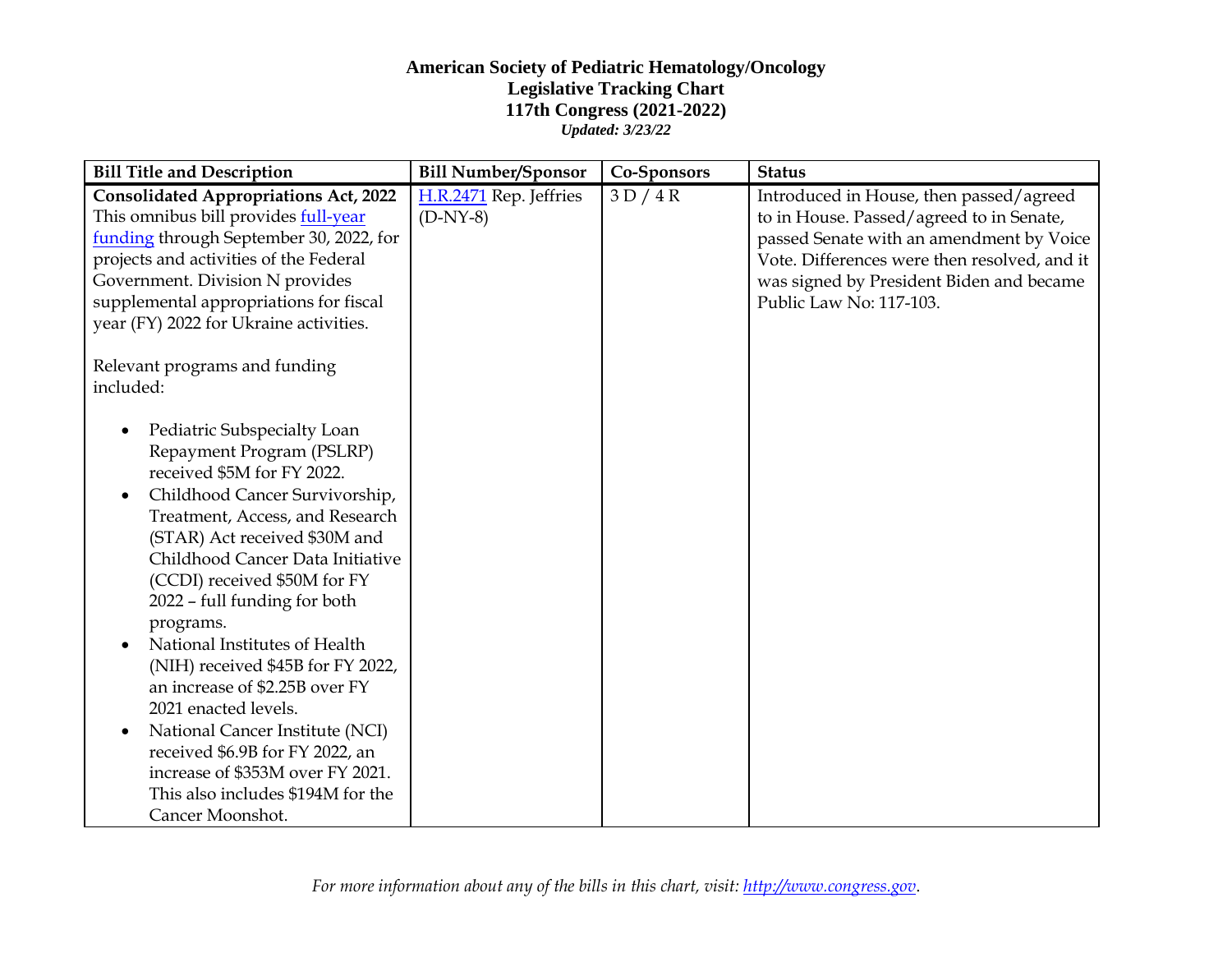| The omnibus provided \$1B to<br>create the Advanced Research<br>Projects Agency for Health<br>(ARPA-H) within the Health and<br>Human Services (HHS) Office of<br>the Secretary. Funding is<br>available for three years.<br>Gabriella Miller Kids First<br>Research Act received \$12.6M for<br>FY 2022.<br>Peer Review Cancer Research<br>Program (PRCRP) received<br>\$130M for FY 2022, a \$15M<br>increase over FY 2021. The<br>PRCRP also includes each<br>research category the Alliance<br>requested in our FY 2022<br>Department of Defense (DOD)<br>letter: pediatric, adolescent and<br>young adult cancers; pediatric<br>brain tumors; neuroblastoma;<br>sarcoma; germ cell cancers;<br>blood cancers; lymphoma; and<br>thyroid cancer. |                                    |            |                                                                                                                                                                                                                |
|-----------------------------------------------------------------------------------------------------------------------------------------------------------------------------------------------------------------------------------------------------------------------------------------------------------------------------------------------------------------------------------------------------------------------------------------------------------------------------------------------------------------------------------------------------------------------------------------------------------------------------------------------------------------------------------------------------------------------------------------------------|------------------------------------|------------|----------------------------------------------------------------------------------------------------------------------------------------------------------------------------------------------------------------|
| Pediatricians Accelerate Childhood<br>Therapies (PACT) Act of 2021<br>This bill requires the National Institutes<br>of Health (NIH) to make awards to<br>support early-career pediatric                                                                                                                                                                                                                                                                                                                                                                                                                                                                                                                                                             | H.R.3773 Rep. Joyce<br>$(R-PA-13)$ | 10 D / 1 R | Introduced in House and referred to the<br>Committee on Energy and Commerce and<br>to the Committee on Financial Services.<br>Then referred to the Committee on Energy<br>and Commerce Subcommittee on Health. |
| researchers. It also provides statutory<br>authority for the Trans-NIH Pediatric                                                                                                                                                                                                                                                                                                                                                                                                                                                                                                                                                                                                                                                                    | S.1357 Sen. Ernst (R-<br>IA)       | 3D/2R      | Introduced in Senate.                                                                                                                                                                                          |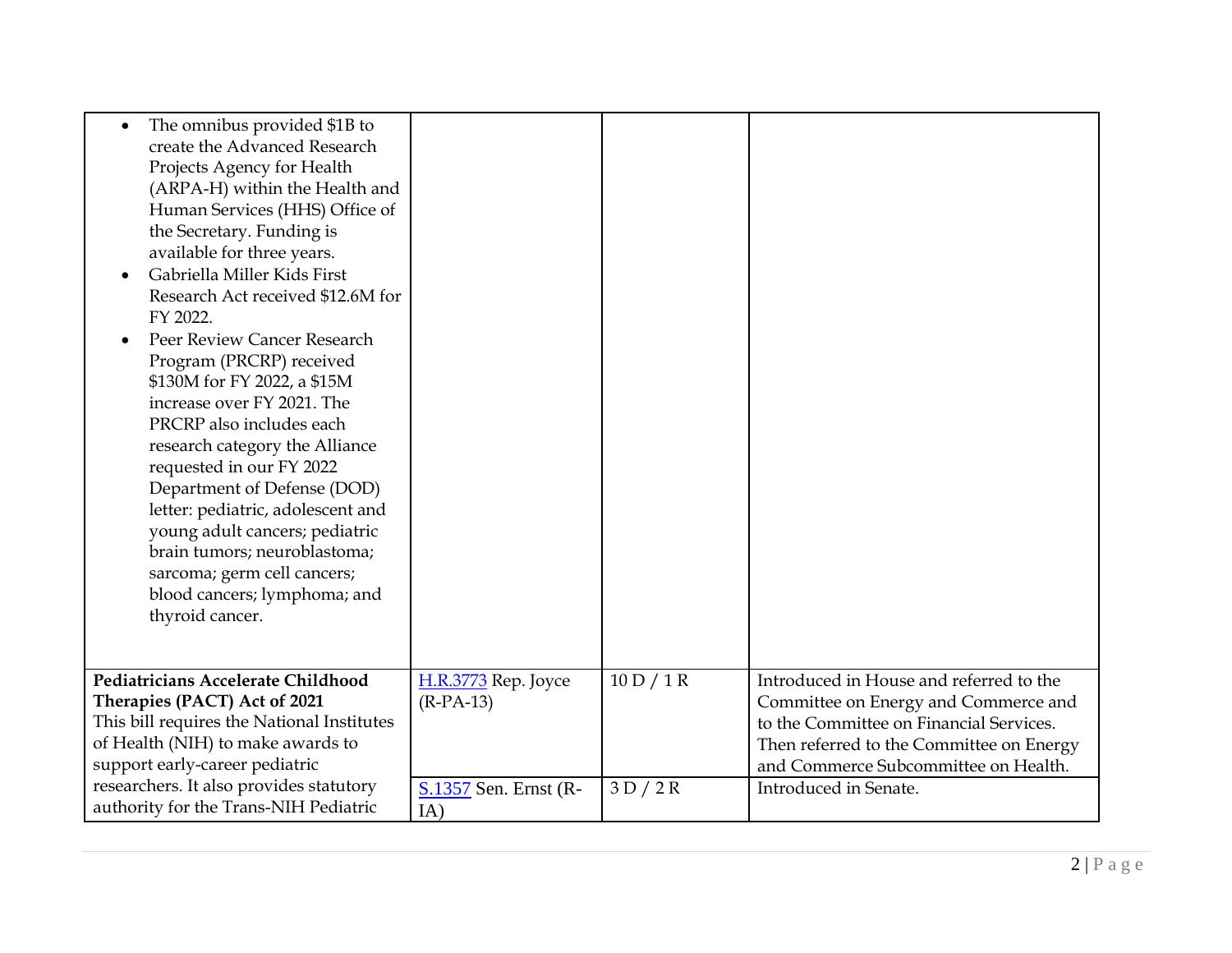| Research Consortium to coordinate<br>pediatric research across national health<br>research institutions. |                      |              |                                                                   |
|----------------------------------------------------------------------------------------------------------|----------------------|--------------|-------------------------------------------------------------------|
| Research Investment to Spark the                                                                         | H.R.869 Rep. DeGette | 153 D / 24 R | Introduced in House and referred to the                           |
| Economy (RISE) Act of 2021                                                                               | $(D$ -CO-1)          |              | following committees:                                             |
| This bill authorizes support for research                                                                |                      |              |                                                                   |
| regarding COVID-19 (i.e., coronavirus                                                                    |                      |              | Committee on Natural Resources<br>$\bullet$                       |
| disease 2019) or research disrupted by                                                                   |                      |              | Subcommittee for Indigenous<br>$\circ$                            |
| the COVID-19 pandemic.                                                                                   |                      |              | Peoples of the United States                                      |
| Support may be used to:                                                                                  |                      |              | Subcommittee on Water, Oceans,<br>$\circ$<br>and Wildlife         |
|                                                                                                          |                      |              |                                                                   |
| provide supplemental                                                                                     |                      |              | Subcommittee on Energy and<br>$\circ$<br><b>Mineral Resources</b> |
| funding to extend the duration of a                                                                      |                      |              | Committee on Agriculture<br>$\bullet$                             |
| grant to a research institution,                                                                         |                      |              | Subcommittee on Biotechnology,<br>$\circ$                         |
| national laboratory, or individual                                                                       |                      |              | Horticulture, and Research                                        |
| that was awarded                                                                                         |                      |              | Committee on Energy and Commerce<br>$\bullet$                     |
| prior to the enactment of this bill,                                                                     |                      |              | Subcommittee on Health<br>$\circ$                                 |
| or to expand the purposes of such a                                                                      |                      |              | Committee on Transportation and<br>$\bullet$                      |
| grant as specified;                                                                                      |                      |              | Infrastructure                                                    |
| issue awards to research the effects                                                                     |                      |              | Subcommittee on Railroads,<br>$\circ$                             |
| of the current pandemic and                                                                              |                      |              | Pipelines, and Hazardous Materials                                |
| potential future pandemics; and                                                                          |                      |              | Subcommittee on Aviation<br>$\circ$                               |
| provide flexibility on<br>$\bullet$                                                                      |                      |              | Subcommittee on Highways and<br>$\circ$                           |
| awards to account for facility                                                                           |                      |              | Transit                                                           |
| closures or other limitations                                                                            |                      |              |                                                                   |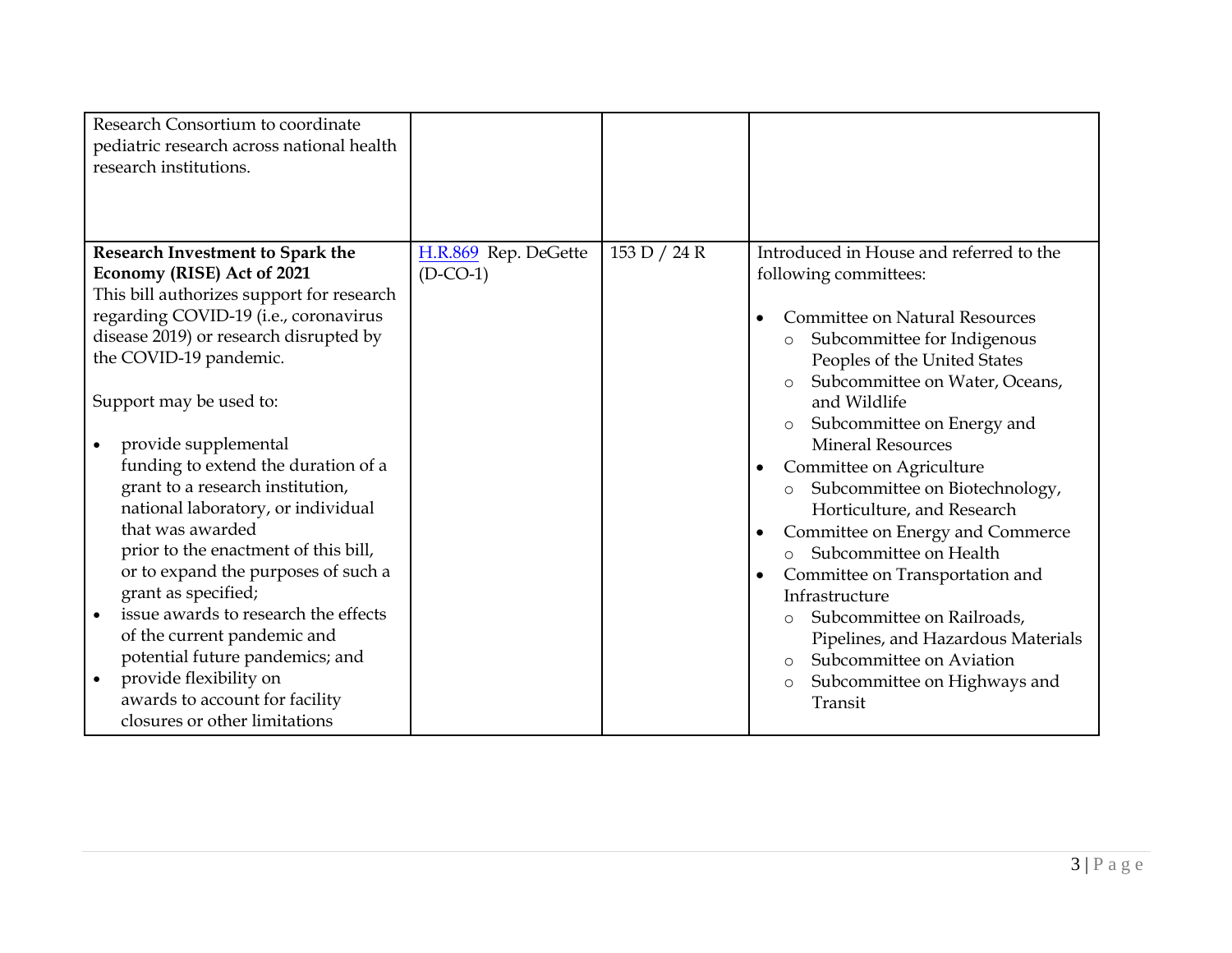| during the COVID-19 public health<br>emergency.<br>Agencies must provide the support as<br>rapidly as possible. Provided funds shall<br>remain available through FY 2021.                                                                                                                                                 | S.289 Sen. Markey (D-<br>MA)       | 10 D / 3 R / 1 I | Introduced in Senate and referred to the<br>Committee on Health, Education, Labor,<br>and Pensions.                                                                                                            |
|---------------------------------------------------------------------------------------------------------------------------------------------------------------------------------------------------------------------------------------------------------------------------------------------------------------------------|------------------------------------|------------------|----------------------------------------------------------------------------------------------------------------------------------------------------------------------------------------------------------------|
| Gabriella Miller Kids First Research<br><b>Act 2.0</b><br>This bill modifies funding for a pediatric<br>disease research initiative within the<br>National Institutes of Health (NIH).<br>Currently, this initiative receives<br>funding through FY 2023 from the 10-<br>Year Pediatric Research Initiative Fund.         | H.R.623 Rep. Wexton<br>$(D-VA-10)$ | 59 D / 31 R      | Introduced in House and referred to the<br>Committee on Energy and Commerce and<br>to the Committee on Financial Services.<br>Then referred to the Committee on Energy<br>and Commerce Subcommittee on Health. |
| This bill directs certain penalties<br>assessed by the Securities and Exchange<br>Commission against pharmaceutical<br>companies for specified violations to<br>that fund. In making allocations from<br>the fund, the NIH must prioritize<br>pediatric research that does not<br>duplicate existing research activities. | S.1521 Sen. Kaine (D-<br>VA)       | 3D/3R            | Introduced in Senate and referred to the<br>Committee on Health, Education, Labor,<br>and Pensions.                                                                                                            |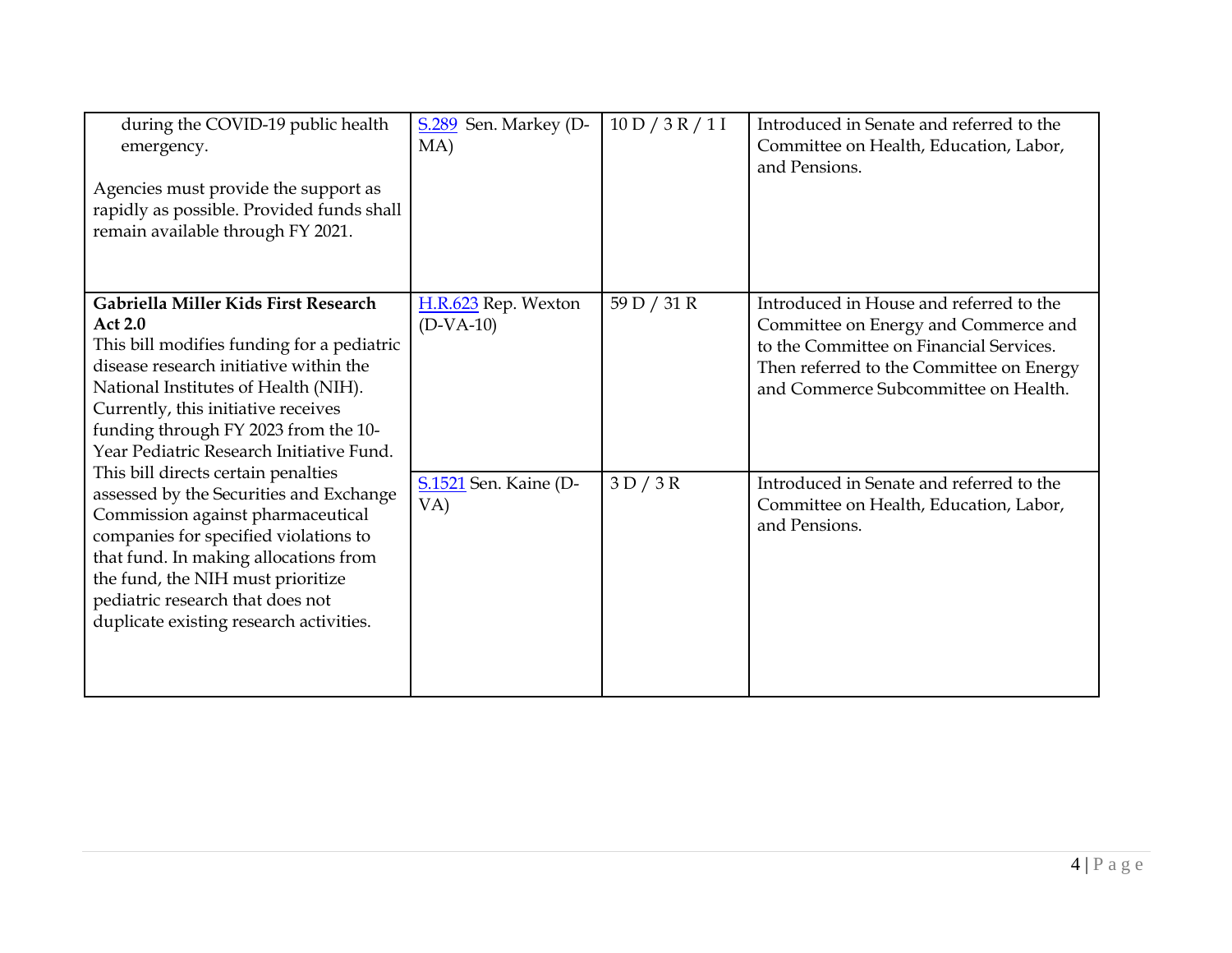| Palliative Care and Hospice Education<br>and Training Act (PCHETA)<br>Amends the Public Health Service Act<br>to increase the number of permanent<br>faculty in palliative care at accredited<br>allopathic and osteopathic medical<br>schools, nursing schools, social work<br>schools, and other programs, including | House                                |            | Not yet reintroduced.                                                                               |
|------------------------------------------------------------------------------------------------------------------------------------------------------------------------------------------------------------------------------------------------------------------------------------------------------------------------|--------------------------------------|------------|-----------------------------------------------------------------------------------------------------|
| physician assistant education programs,<br>to promote education and research in<br>palliative care and hospice, and to<br>support the development of faculty<br>careers in academic palliative medicine.                                                                                                               | Senate                               |            | Not yet reintroduced.                                                                               |
| <b>Cancer Drug Parity Act of 2021</b><br>Amends the Public Health Service Act<br>to require group and individual health<br>insurance coverage and group health<br>plans to provide for cost sharing for oral<br>anticancer drugs on terms no less                                                                      | H.R.4385 Rep. Higgins<br>$(D-NY-26)$ | 17 D / 7 R | Introduced in House and referred to the<br>Committee on Education and Labor.                        |
| favorable than the cost sharing provided<br>for anticancer medications administered<br>by a health care provider.                                                                                                                                                                                                      | S.3080 Sen. Smith (D-<br>MN)         | 10 D / 9 R | Introduced in Senate and referred to the<br>Committee on Health, Education, Labor,<br>and Pensions. |
| <b>Sickle Cell Disease Comprehensive</b><br><b>Care Act</b><br>A bill to amend title XIX of the Social<br>Security Act to establish a<br>demonstration project to improve                                                                                                                                              | H.R.6216 Rep. Davis<br>$(D-IL-7)$    | 12 D / 1 R | Introduced in House and referred to the<br>House Committee on Energy and<br>Commerce.               |